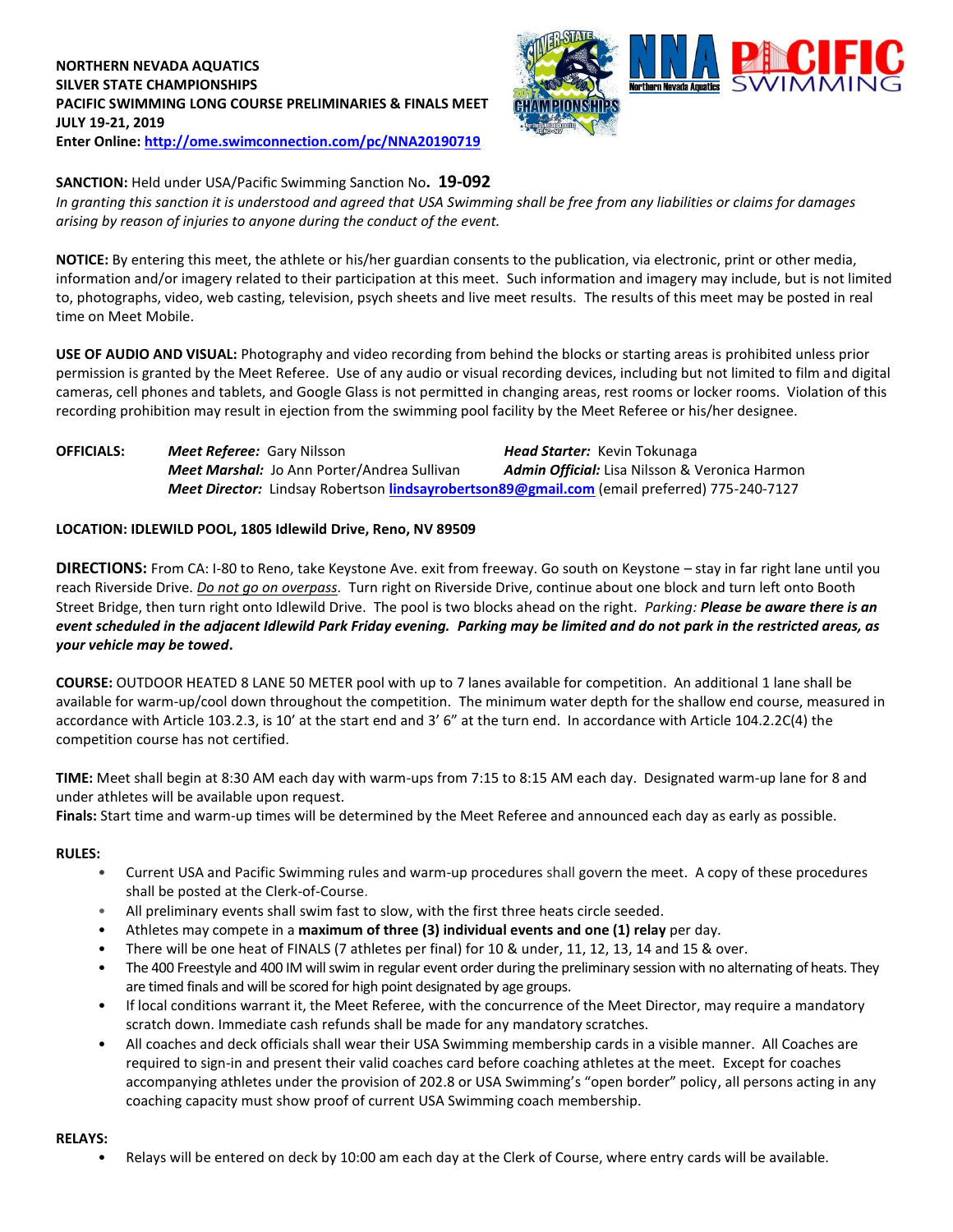- Relays are **OPEN RELAYS,** any combination of ages and genders will be accepted.
- Clubs may enter as many relays as they wish. Relay athletes must be entered in the meet (no relay only athletes) and must not be unattached.
- Order of the athletes must be clearly marked on the relay entry and shall not be changed after being called to block.
- Relays are timed finals and will be swum after a 10 minute break following the preliminary events on the given day.
- Entry Fees are \$ 16.00 per relay.

**UNACCOMPANIED ATHLETES:** Any USA-S athlete-member competing at the meet shall be accompanied by a USA Swimming member-coach for the purposes of athlete supervision during warm-up, competition and warm-down. If a coach-member of the athlete's USA-S Club does not attend the meet to serve in said supervisory capacity, it is the responsibility of the athlete or the athlete's legal guardian to arrange for supervision by a USA-S member-coach. The Meet Director or Meet Referee may assist the athlete in making arrangements for such supervision; however, it is recommended that such arrangements be made in advance of the meet by the athlete's USA-S Club Member-Coach.

**RACING STARTS:** Athletes shall be certified by a USA-S member-coach as being proficient in performing a racing start, or shall start the race in the water. It is the responsibility of the athlete or the athlete's legal guardian to ensure compliance with this requirement.

#### **RESTRICTIONS:**

- Smoking and the use of other tobacco products is prohibited on the pool deck, in the locker rooms, in spectator seating, on standing areas and in all areas used by athletes, during the meet and during warm-up periods.
- Sale and use of alcoholic beverages is prohibited in all areas of the meet venue.
- No glass containers are allowed in the meet venue.
- Only athletes, coaches, officials, and volunteers shall be allowed on the pool deck.
- Changing into or out of swimsuits other than in locker rooms or other designated areas is prohibited.
- ONLY hosting club, vendor and coach's tents are allowed on the pool deck. All tents may be left up overnight inside the meet venue, however, neither Northern Nevada Aquatics nor the City of Reno, takes responsibility for personal belongings.
- Deck space will be limited; there is additional outside space in the adjacent park. Please plan accordingly.
- Coaches, parents, and siblings are not allowed in any of the swimming pools.
- During general warm up athletes must enter the pool feet-first with one hand in contact with the deck or gutter (3 point entry).
- Destructive devices, to include but not limited to, explosive devices and equipment, firearms (open or concealed), blades, knives, mace, stun guns and blunt objects are strictly prohibited in the swimming facility and its surrounding areas. If observed, the Meet Referee or his/her designee may ask that these devices be stored safely away from the public or removed from the facility. Noncompliance may result in the reporting to law enforcement authorities and ejection from the facility. Law enforcement officers (LEO) are exempt per applicable laws.
- Operation of a drone, or any other flying apparatus, is prohibited over the venue (pools, athlete/coach areas, spectator areas and open ceiling locker rooms) any time athletes, coaches, officials and/or spectators are present.

### **ELIGIBILITY:**

- Athletes shall be current members of USA Swimming, and shall enter their name and registration number on their entries exactly as they are shown in their USA Swimming Registration. If this is not done, it may be difficult to match the athlete with the registration and times database. The meet host shall check all athlete registrations against the SWIMS database and if not found to be registered, the Meet Director shall accept the registration at the meet (a \$10 surcharge shall be added to the regular registration fee). Duplicate registrations shall be refunded by mail.
- Disabled athletes are welcome to attend this meet and should contact the Meet Director or Meet Referee regarding accommodations on entry times and seeding per Pacific Swimming policy.
- Athletes 19 years of age and over may compete in the meet in the 15 and over age group and will be eligible for highpoint and individual awards.
- The athlete's age will be the age of the athlete on the first day of the meet.

**ENTRY TIMES:** Entries must be submitted using the athlete's best conforming long course time or non-conforming short course meters/yards time for each event. Entries with **"NO TIME" will NOT be accepted**. Coaches may enter an estimated time.

**SEEDING:** Event seeding shall be in the following order: conforming long course meters (LCM), non-conforming short course meters (SCM), non-conforming short course yards (SCY) - USA Swimming rules 207.11.7B. **Preliminary heats will be swum fastest to slowest, with the first three (3) heats being circle seeded.**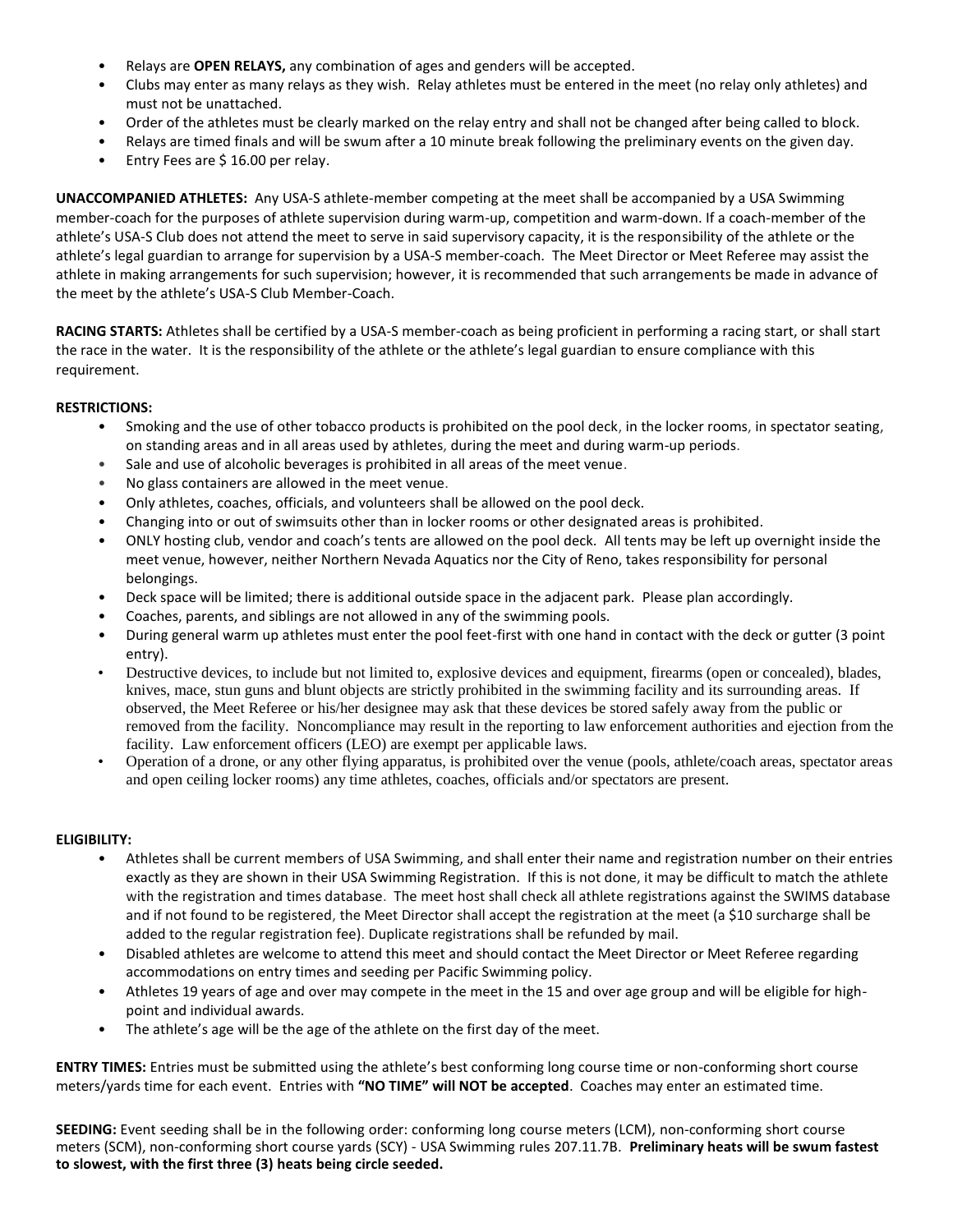**CHECK-IN:** The meet shall be deck seeded. Athletes shall check-in at the Clerk-of-Course. No event shall be closed more than 30 minutes before the scheduled start of the session. Close of check‐in for all events shall be no more than 60 minutes before the estimated time of the start of the first heat of the event. Athletes who do not check-in shall not be allowed to compete in the event.

**SCRATCH RULE:** Pacific Swimming scratch rules will be enforced. A copy will be posted at the meet.

**Preliminary and Timed-Final Events:** Athletes who must withdraw from an event in which they have been seeded are requested to notify the Referee immediately. Any athletes not reporting for or competing in a preliminary or timed-final event that they have been checked in for **shall not be penalized**.

**Finals Events:** Any athlete qualifying for any level of finals in an individual event who does not wish to compete must scratch within 30 minutes after the announcement of qualifiers. During this period, qualifiers may also notify the referee that they may not intend to compete in finals. In this case they must declare their final intention within 30 minutes after the announcement of qualifiers following their last individual preliminary event of that day. Otherwise, all qualifiers not properly scratched **will be seeded infinals**.

**Penalty for No-show in Finals:** Any athlete originally qualifying for any finals race in an individual event, who fails to show up and compete in said final race prior to calling the first alternate, without having properly scratched first, shall be barred from the **remainder of any finals events for that day**. Should the athlete have no additional finals events for that day, they will be barred from their next preliminary event. If the No-Show occurs on the last day that the athlete is entered in an individual event in the meet, and no other individual event penalty is applicable, the athlete shall then be fined \$100.00. The fine will be increased to \$150.00 if after 30 days of receiving the letter of notification the party has not made the payment.

**Exceptions:** No penalty shall apply for failure to withdraw or compete in a finals event if the referee is notified in the event of illness or injury and accepts the proof thereof, or it is determined by the referee that the failure is caused by circumstances beyond the control of the athlete, or the athlete qualified for finals due to scratches of one or more original finalists, or the athlete is an alternate forfinals.

**ENTRY FEES:** \$5.50 per individual event plus an \$ 11.00 per athlete participation fee and \$ 16.00 per relay team. Entries shall be rejected if payment is not sent at time of request. No refunds shall be made, except mandatory scratch downs.

**ONLINE ENTRIES:** To enter online go to **<http://ome.swimconnection.com/pc/NNA20190719>** to receive an immediate entry confirmation this method requires payment by credit card. Swim Connection LLC charges a processing fee for this service, equal to \$1 per athlete plus 5% of the total Entry Fees. Please note that the processing fee is a separate fee from the Entry Fees. If you do not wish to pay the processing fee, enter the meet using a mail entry. **Entering online is a convenience, is completely voluntary, and is in no way required or expected of an athlete by Pacific Swimming.** Online entries shall be accepted through Wednesday, July 10, 2019, at 11:59 pm.

**MAILED OR HAND DELIVERED ENTRIES:** Entries shall be on the attached consolidated entry form. Forms shall be filled out completely and printed clearly with athlete's best time. Entries shall be entered using the current Pacific Swimming procedure: and postmarked by midnight, Monday, **July 8th, 2019** or hand delivered by 5:00 p.m. Wednesday, **July 10th, 2019 and may be rejected if a session is already full**. Entries submitted after these times will be held for possible conversion to deck entries at the meet if space is available, subject to receipt of the required entry fees and proof of registration. Requests for confirmation of receipt entries should include a self-addressed envelope.

# **Make check payable to: NORTHERN NEVADA AQUATICS 1135 Terminal Way # 106 4570 Rio Encantado Lane**

**Mail entries to: Northern Nevada Aquatics Hand deliver entries by 5:00 pm Wednesday, July 10, 2019 Reno, NV 89502 Reno, NV 89502**

AWARDS: Distinctive awards will be given to 1<sup>st</sup> through 7<sup>th</sup> place for age groups: 10 & under, 11, 12, 13, 14, and 15 & over. Points will be awarded as follows (8, 6, 5, 4, 3, 2, 1) for 1<sup>st</sup> through  $7<sup>th</sup>$  place for age groups 10 & under, 11, 12, 13, 14, and 15 & over. Individual High-Point awards will be awarded for 10 & under, 11, 12, 13, 14, and 15 & over in both girl and boy age groups. Awards must be picked up at the meet. NO awards will be mailed.

**ADMISSION:** Free. A program will be available for a fee.

**HOSPITALITY:** A snack bar will be available serving breakfast, lunch and beverages. Coaches and working deck Officials will be provided lunch. Hospitality will serve refreshments to timers and volunteers.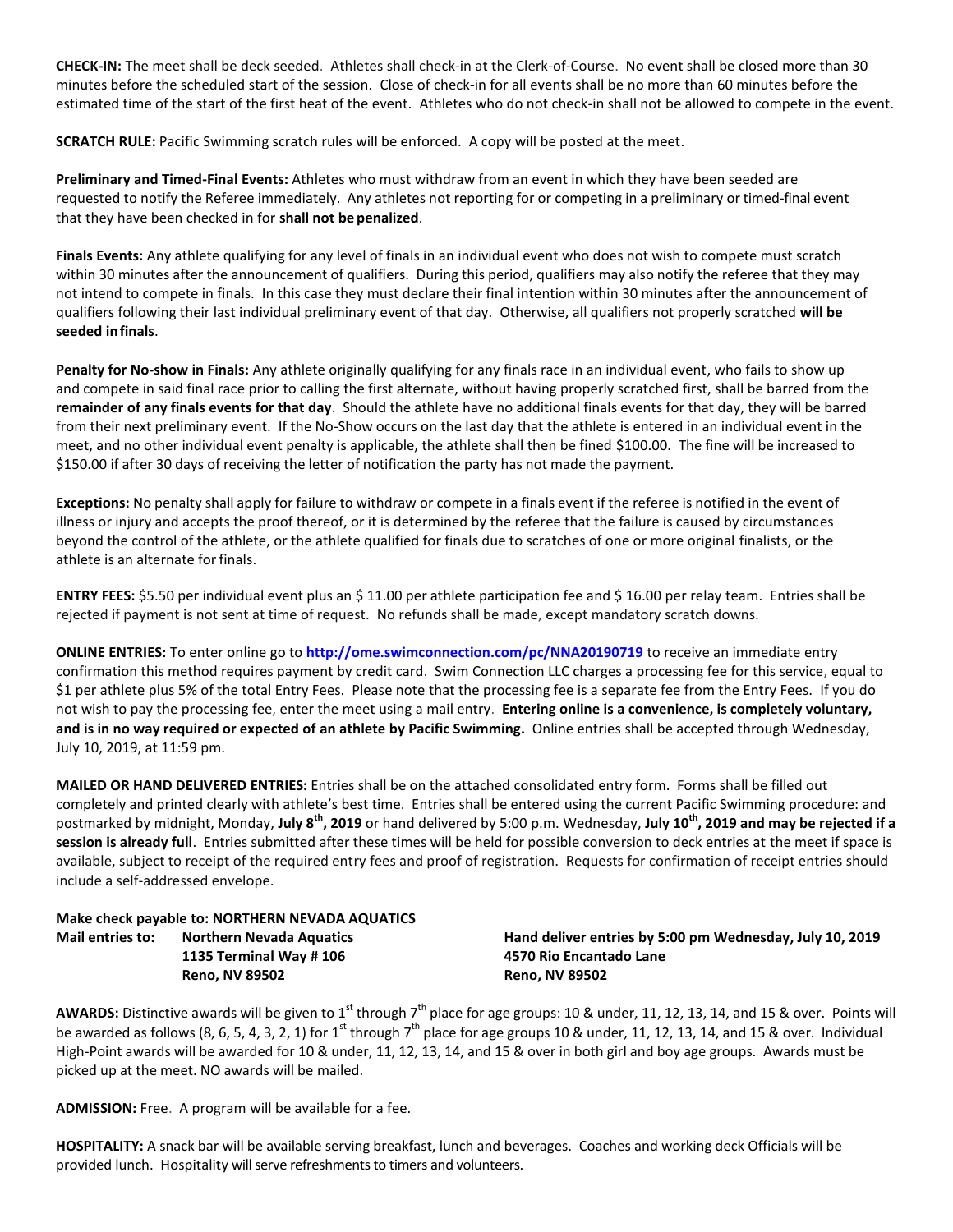**MISCELLANEOUS:** NO overnight parking is allowed. Facilities will not be provided after meet hours.

**MINIMUM OFFICIALS:** All available USA Swimming Member certified officials are welcomed and encouraged to work at this meet. As the number of certified officials allows, interested parents/trainees are also welcome to shadow working officials for education and/or mentoring. Participating clubs are *requested* to provide at least the following number of certified and carded officials for each session:

| Club athletes entered in session | <b>Trained and carded officials requested</b> |
|----------------------------------|-----------------------------------------------|
| $1 - 10$                         |                                               |
| 11-25                            |                                               |
| 26-50                            |                                               |
| 51-75                            |                                               |
| 76-100                           |                                               |
| 101 or more                      |                                               |

## **SCHEDULE OF EVENTS**

| <b>Preliminary / Morning Session</b>                                                                                                                                            |                          |                       |                        |                          |                       |  |                         |                              |                       |  |  |
|---------------------------------------------------------------------------------------------------------------------------------------------------------------------------------|--------------------------|-----------------------|------------------------|--------------------------|-----------------------|--|-------------------------|------------------------------|-----------------------|--|--|
| <b>Friday, July 19, 2019</b>                                                                                                                                                    |                          |                       |                        | Saturday, July 20, 2019  |                       |  |                         | <b>Sunday, July 21, 2019</b> |                       |  |  |
| <b>Girls</b><br>Event#                                                                                                                                                          | <b>Event Description</b> | <b>Boys</b><br>Event# | <b>Girls</b><br>Event# | <b>Event Description</b> | <b>Boys</b><br>Event# |  | <b>Girls</b><br>Event # | <b>Event Description</b>     | <b>Boys</b><br>Event# |  |  |
|                                                                                                                                                                                 | Open 200 Free            | 2                     | 15                     | Open 200 IM              | 16                    |  | 29                      | Open 100 Back                | 30                    |  |  |
| 3                                                                                                                                                                               | 11 and Over 200 Back     | 4                     | 17                     | 11 and Over 200 Fly      | 18                    |  | 31                      | 11 and Over 200 Breast       | 32                    |  |  |
| 5.                                                                                                                                                                              | 10 and Under 50 Back     | 6                     | 19                     | 10 and Under 50 Fly      | 20                    |  | 33                      | 10 and Under 50 Breast       | 34                    |  |  |
|                                                                                                                                                                                 | 11-12 50 Breast          | 8                     | 21                     | Open 100 Breast          | 22                    |  | 35                      | 11-12 50 Flv                 | 36                    |  |  |
| 9                                                                                                                                                                               | Open 100 Fly             | 10                    | 23                     | Open 100 Free            | 24                    |  | 37                      | Open 50 Free                 | 38                    |  |  |
|                                                                                                                                                                                 |                          |                       | 25                     | 11-12 50 Back            | 26                    |  |                         |                              |                       |  |  |
| 11                                                                                                                                                                              | Open 400 Free Relay *    |                       | 27                     | Open 400 Medley Relay *  |                       |  |                         |                              |                       |  |  |
| 13                                                                                                                                                                              | 11 and Over 400 IM **    | 14                    |                        |                          |                       |  | 39                      | 11 and Over 400 Free **      | 40                    |  |  |
| * Relays will be swum in an open age and gender format and are not scored.<br>** The 400 IM and 400 Free are timed-final events and scored by high point designated age groups. |                          |                       |                        |                          |                       |  |                         |                              |                       |  |  |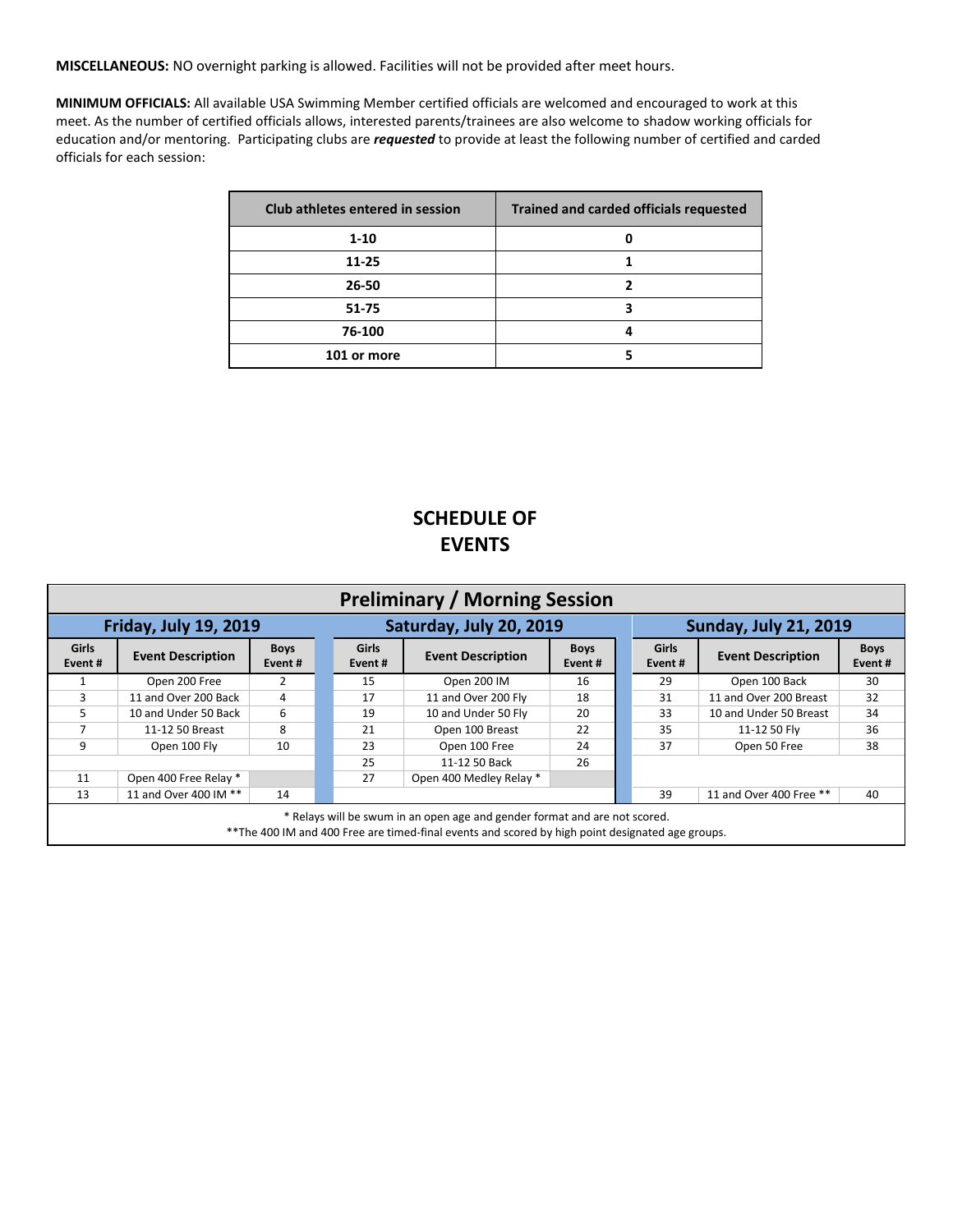| <b>Finals / Evening Sessions</b> |                         |                             |                           |                         |                     |                             |                           |                              |                     |                      |                           |  |
|----------------------------------|-------------------------|-----------------------------|---------------------------|-------------------------|---------------------|-----------------------------|---------------------------|------------------------------|---------------------|----------------------|---------------------------|--|
| <b>Friday, July 19, 2019</b>     |                         |                             |                           | Saturday, July 20, 2019 |                     |                             |                           | <b>Sunday, July 21, 2019</b> |                     |                      |                           |  |
| Age                              | Girls<br>Event<br>#     | Event<br><b>Description</b> | <b>Boys</b><br>Event<br># | Age                     | Girls<br>Event<br># | Event<br><b>Description</b> | <b>Boys</b><br>Event<br># | Age                          | Girls<br>Event<br># | Event<br>Description | <b>Boys</b><br>Event<br># |  |
| 15 & Over                        |                         |                             |                           | 15 & Over               |                     |                             |                           | 15 & Over                    |                     | 100 Back             | 30                        |  |
| 14                               |                         |                             |                           | 14                      |                     |                             |                           | 14                           |                     |                      |                           |  |
| 13                               |                         |                             |                           | 13                      |                     | 200 IM                      |                           | 13                           |                     |                      |                           |  |
| 12                               | 1                       | 200 Free                    | $\overline{2}$            | 12                      | 15                  |                             | 16                        | 12                           | 29                  |                      |                           |  |
| 11                               |                         |                             |                           | 11                      |                     |                             |                           | 11                           |                     |                      |                           |  |
| 10 &<br><b>Under</b>             |                         |                             |                           | 10 &<br>Under           |                     |                             |                           | 10 &<br>Under                |                     |                      |                           |  |
| 15 & Over                        |                         |                             |                           | 15 & Over               |                     |                             |                           | 15 & Over                    |                     | 200 Breast           | 32                        |  |
| 14                               |                         |                             | 4                         | 14                      | 17                  | <b>200 Fly</b>              |                           | 14                           | 31                  |                      |                           |  |
| 13                               | $\overline{\mathbf{3}}$ | 200 Back                    |                           | 13                      |                     |                             | 18                        | 13                           |                     |                      |                           |  |
| 12                               |                         |                             |                           | 12                      |                     |                             |                           | 12                           |                     |                      |                           |  |
| 11                               |                         |                             |                           | 11                      |                     |                             |                           | 11                           |                     |                      |                           |  |
| 10 &<br>Under                    | 5                       | 50 Back                     | 6                         | 10 &<br>Under           | 19                  | <b>50 Fly</b>               | 20                        | 10 &<br>Under                | 33                  | 50 Breast            | 34                        |  |
| 12<br>11                         | $\overline{7}$          | 50 Breast                   | $\pmb{8}$                 | 15 & Over               |                     | 100 Breast                  |                           | 12<br>11                     | 35                  | 50 Fly               | 36                        |  |
| 15 & Over                        |                         |                             |                           | 14                      |                     |                             |                           | 15 & Over                    | 37                  |                      | 38                        |  |
| 14                               |                         | 100 FLY                     |                           | 13<br>12                | 21                  |                             | 22                        | 14                           |                     |                      |                           |  |
| 13                               |                         |                             |                           | 11                      |                     |                             |                           | 13                           |                     |                      |                           |  |
| 12                               | 9                       |                             | 10                        | 10 &                    |                     |                             |                           | 12                           |                     | 50 Free              |                           |  |
| 11                               |                         |                             | <b>Under</b><br>15 & Over |                         |                     |                             |                           | 11                           |                     |                      |                           |  |
| 10 &<br>Under                    |                         |                             |                           |                         |                     |                             | 10 &<br><b>Under</b>      |                              |                     |                      |                           |  |
|                                  |                         |                             |                           | ${\bf 14}$              |                     |                             |                           |                              |                     |                      |                           |  |
|                                  |                         |                             |                           | 13                      | 23                  |                             | 24                        |                              |                     |                      |                           |  |
|                                  |                         |                             | 12                        |                         | 100 Free            |                             |                           |                              |                     |                      |                           |  |
|                                  |                         | 11                          |                           |                         |                     |                             |                           |                              |                     |                      |                           |  |
|                                  |                         |                             |                           | 10 &<br>Under           |                     |                             |                           |                              |                     |                      |                           |  |
|                                  |                         |                             | ${\bf 12}$                | 25                      | 50 Back             | 26                          |                           |                              |                     |                      |                           |  |
|                                  |                         |                             | ${\bf 11}$                |                         |                     |                             |                           |                              |                     |                      |                           |  |